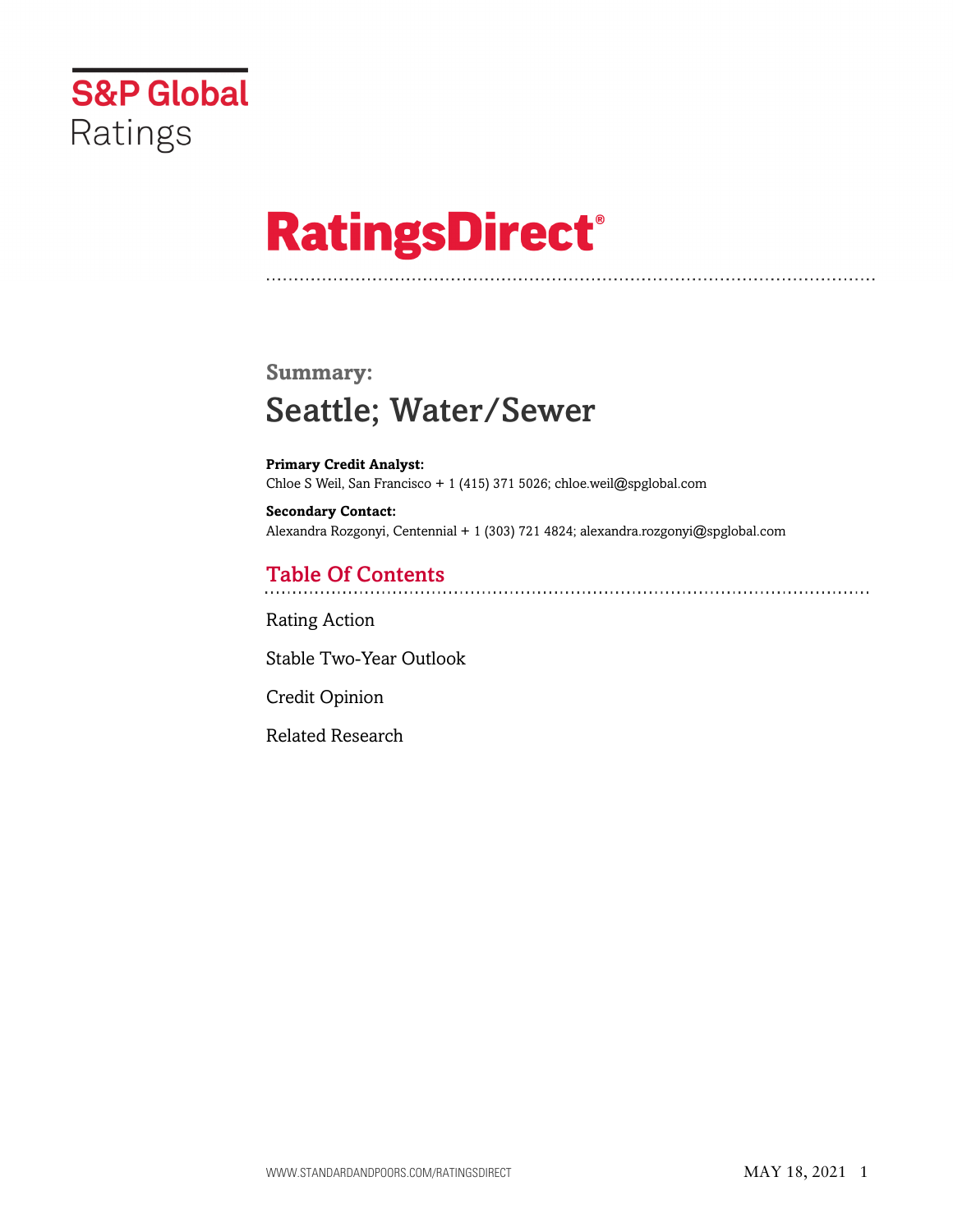# **Summary:** Seattle; Water/Sewer

| <b>Credit Profile</b>                                               |                  |          |
|---------------------------------------------------------------------|------------------|----------|
| US\$84.63 mil wtr sys imp and rfdg rev bnds ser 2021 due 08/01/2051 |                  |          |
| Long Term Rating                                                    | AA+/Stable       | New      |
| Seattle wtr                                                         |                  |          |
| Long Term Rating                                                    | AA+/Stable       | Affirmed |
| Seattle wtr (BHAC) (SEC MKT)                                        |                  |          |
| <b>Unenhanced Rating</b>                                            | AA+(SPUR)/Stable | Affirmed |
| Many issues are enhanced by bond insurance.                         |                  |          |

## <span id="page-1-0"></span>Rating Action

S&P Global Ratings assigned its 'AA+' long-term rating to Seattle, Wash.'s series 2021 water system improvement and refunding revenue bonds. At the same time, S&P Global Ratings affirmed its 'AA+' rating on the city's existing water system parity debt. The outlook is stable.

Proceeds will be used to fund \$79 million of the water system's upcoming capital needs and to refund all or a portion of the series 2010B bonds for debt service savings. At year-end 2020, the system had \$728.5 million of parity water system bonds outstanding as well as \$24.8 million of subordinate state loans.

The bonds are secured by a pledge of net revenues of the city's water system. A rate covenant requires the system to generate debt service coverage of 1.25x, though withdrawals from a rate stabilization fund can be included in this calculation. Additionally, securing all parity bonds is a reserve, funded at \$75.1 million, with about 72% of this requirement funded with surety bonds.

#### Credit overview

The rating reflects our assessment of Seattle Public Utilities' (SPU) proposed six-year rate plan, which we believe sets a credible trajectory for the water system's future financial performance, our assessment of the water system's recent and projected all-in coverage, its healthy unrestricted cash and investments, and the overall economic considerations of the customer base. The pandemic has had a relatively modest effect on utility operating margins to date. With many jobs able to happen remotely and the city's largest employer, Amazon, surging on robust demand for online retail and cloud computing services, we think a significant portion of the city's economic life has adapted to the pandemic with minimal disruption.

While the size and scope of the upcoming capital improvement program (CIP) in our view is somewhat favorable relative to those of its peers at the current rating level, the system's upcoming six-year CIP is primarily debt-funded (78%) which we consider a potential credit stressor. While leverage increases, management does not expect financial margins to deteriorate. Moreover, SPU's current projections only indicate a \$10 million increase in annual debt service through 2026, based on the amount of debt amortized or defeased over this period. Although the water system has an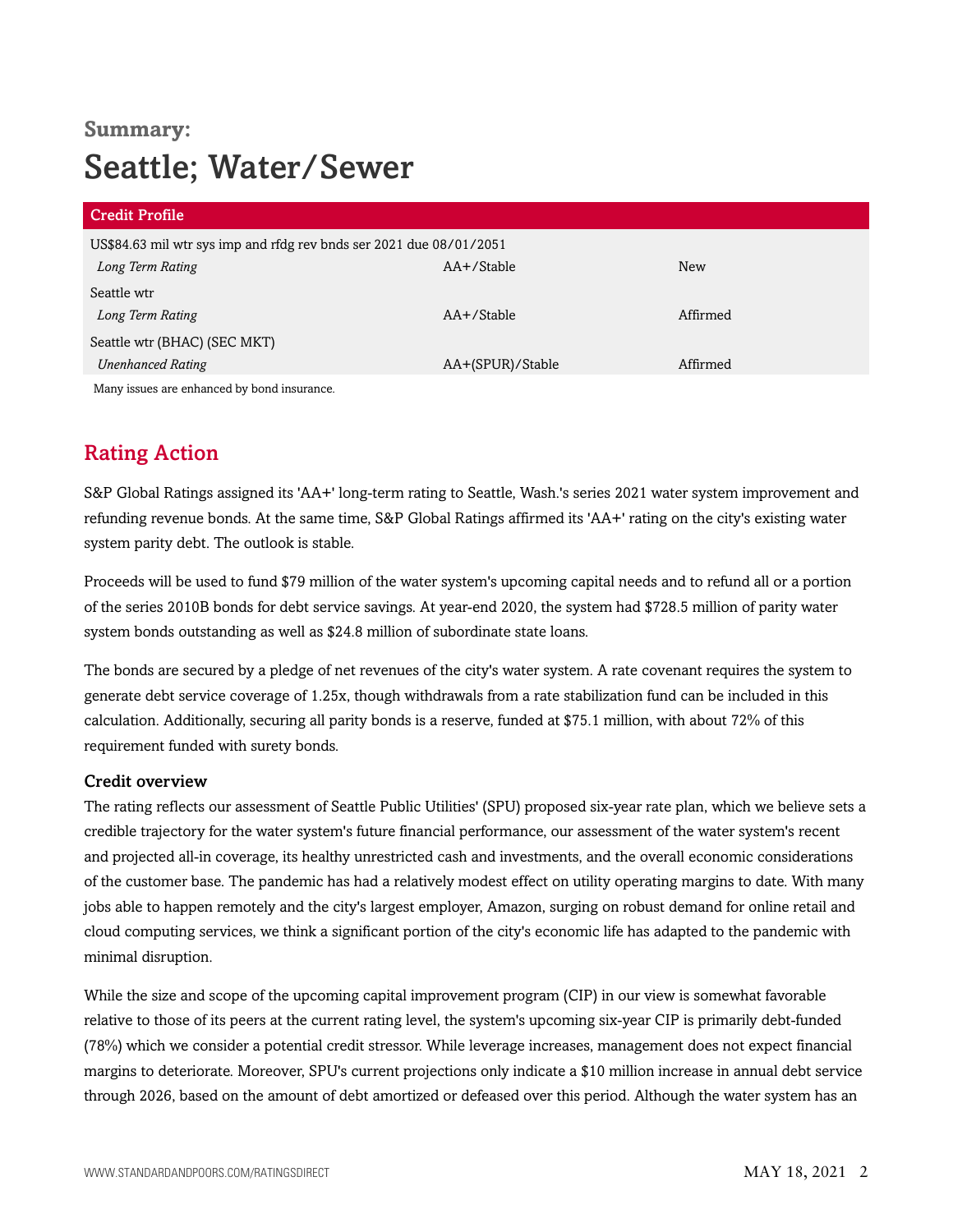abundant water supply (the city's projections indicate that it has sufficient water resources through 2060), we recognize that climate risks resulting in extreme weather events, sea-level rise, and drought could also pressure system operations over time. Pacific Northwest winters are projected to become warmer and wetter, and summers warmer and drier. That means more rain than snow falling on the Cascade Mountains and eventually more prolonged periods of drought; at the same time, recent years have presented some of the wettest winters on record, which could add costs related to flooding or mudslides.

#### The rating further reflects:

- The underlying economic strength, diversity, and wealth of the customer base. The city of Seattle (population: 761,100) sits at the center of the large, diverse Puget Sound regional economy. We view the service area's income levels as extremely strong based on the city's median household effective buying income (MHHEBI) at over 142% of the national level in 2020, which supports future rate affordability, given the projected rate increases. While the population served has grown by 41% over the past 25 years, demand has been flat as per capital consumption has decreased rapidly and is projected to continue declining with increased density and continued conservation, consistent with consumption declines experienced in other large water systems;
- Improving economic indicators. The unemployment rate in February 2021 was down to 4.6%. The service area's annual unemployment rate stood at 6.9% for calendar year 2020, below the state's 7.6% rate and the nation's 8.1% rate, respectively. ;
- City council's demonstrated ability and willingness to increase service rates, with multiyear rate schedules that we believe promote cost recovery and revenue stability. Management has 3.4% annual water rate increases planned through 2026 to offset rising costs of service;
- The city's annualized residential water bill we consider comparable to those of its peers in the Pacific Northwest (averaging about \$45.69 per month or less than 1% of MHHEBI). However, SPU bills its retail customers for water, sewer, and solid waste services on a combined bill; in aggregate we consider SPU's bill to be somewhat elevated but somewhat offset by the high-income levels in Seattle. To address affordability risks, the city offers a rate program that provides a 50% discount to income-qualifying households, with an enrollment of about 30,000 households;
- Sound projected financial metrics. The water system's historical all-in coverage has exceeded 1.5x over the past three years and is projected to remain consistently strong through 2022 then decline to about 1.3x thereafter based on management's forecast, which we consider reasonable. Our calculation of all-in debt service coverage (DSC) considers the payment of taxes (\$46.0 million in fiscal 2020) to the city as an additional fixed cost. The city currently levies a 15.5% tax on gross water charges, which under the city charter are paid only after debt service is covered;
- Extremely strong liquidity, with over \$149.7 million (or 323 days' cash on hand) available as of Dec. 31, 2020. We expect SPU to deploy a portion of its cash reserves to defease existing debt later this year, but not draw cash down to less than \$120 million (including both its operating fund and rate stabilization reserve), which we consider a key credit strength. While unexpected, increased transfers (which would violate the Washington State Accountability Act) to the general fund would weaken the system's credit rating, potentially by several notches;
- Moderate leverage with a 57.8% debt-to-capitalization as of Dec. 31, 2020; the CIP is primarily focused on renewal and replacements to existing infrastructure through 2026 and is anticipated to result in modestly escalating debt service requirements. SPU employees participate in the Seattle City Employees Retirement System (SCERS). The plan's funded ratio is below average (as a percentage of expenditures) but is expected to be manageable over the near-term for SPU; and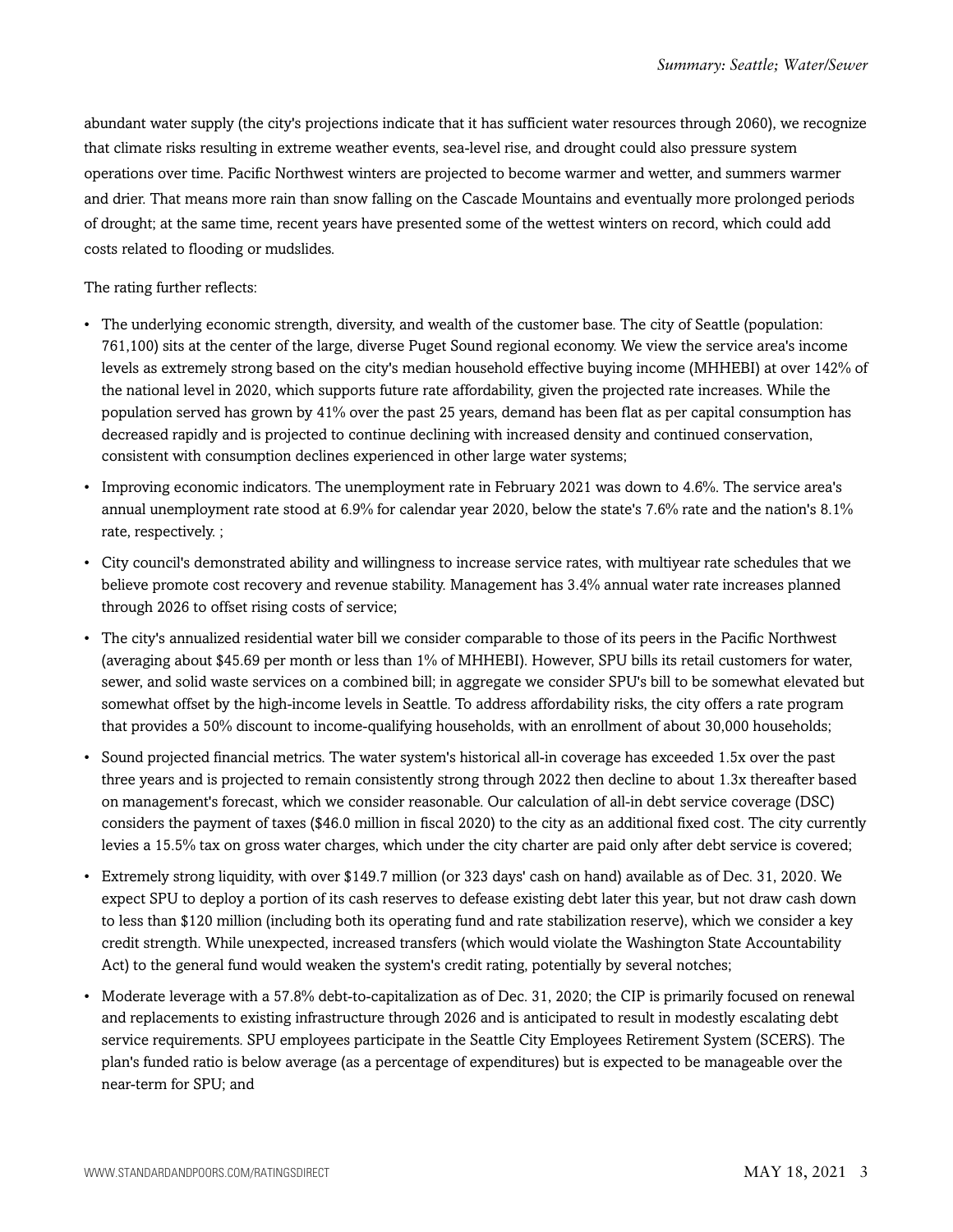• Adequate financial policies. Water rates are set to achieve "generally positive" net income, cash balances equal to 30 days' of operating expenses, 20% of capital expenditures financed with current revenue, and a minimum debt service coverage ratio on parity bonds of 1.7x annual debt service (the city's calculation excludes the utility tax).

The stable outlook reflects our anticipation that the underlying economic strengths that benefit SPU should continue to produce financial metrics consistent with the current rating level. Even with the additional planned debt over the next five years layered in, the system's financial capacity should not diminish to the point that metrics would become inconsistent with the current rating.

#### Environmental, social, and governance

Our rating action incorporates our view of the health and safety risks from the COVID-19 pandemic. Absent the implications of COVID-19, we consider the utility's social risks to be in line with those of the sector. The system's affordable rates mitigate any increased social risks but should rates increase faster than wealth and income levels for the area, social risks for affordability could rise. We consider the environmental risk slightly higher, given that the city lies adjacent to Puget Sound and is exposed to storm-surges and other extreme events related to sea-level rise. Drought management planning is robust (the city also has multiple water conservation programs to encourage water efficiency as well as aggressive leak detection procedures, which we also view favorably) and management has generally succeeded in executing its 10-year strategic plans. Finally, we view the system's governance factors as credit supportive as they include full rate-setting autonomy; strong policies and planning; and robust interaction between management and the city council.

### <span id="page-3-0"></span>Stable Two-Year Outlook

#### Upside scenario

A higher rating would be predicated mainly on an improved financial risk profile, specifically driven by our all-in DSC metric as well as demonstrated management acumen and financial transparency commensurate with its 'AAA' rated peers.

#### Downside scenario

We do not anticipate lowering the rating during the two-year outlook horizon as long as management produces financial metrics that are consistent with or exceed historical trends while successfully funding the upcoming CIP. However, any unexpected economic or financial shocks, which could potentially significantly disrupt the system's operations, or any unanticipated and extraordinarily large change in the CIP that could alter related financial metrics, could present downward pressure on the rating or outlook at any time.

## <span id="page-3-1"></span>Credit Opinion

The water system serves a population of about 1.5 million, providing retail service to customers in Seattle and water on a wholesale basis to 21 suburban water districts and municipalities plus the Cascade Water Alliance. Although over 50% of water is sold on a wholesale basis, only about 22% of system revenue come from this customer class, which may slightly understate coverage. The top two wholesale customers by revenue are Cascade (AAA/Stable; 7.9% of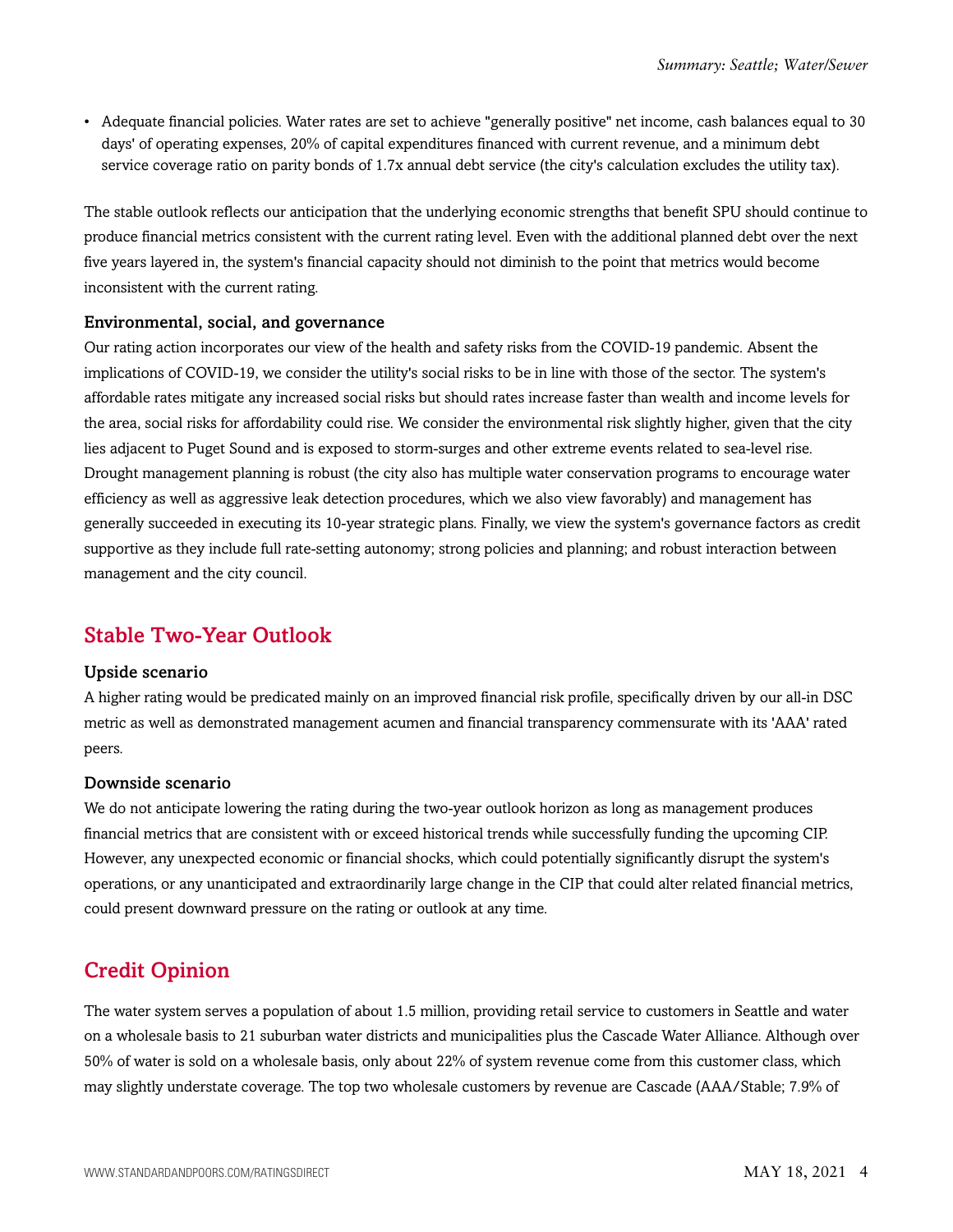total operating revenue) and Northshore Utility District (2.0% of total operating revenue.) Most of the wholesale customers have entered into long-term agreements with Seattle through at least January 2062, requiring the city to meet the customers' water demands not met by local sources. Seattle's contract with its largest customer, Cascade Water Alliance, requires Seattle to provide 33.3 mgd annually through 2039, and thereafter at a declining annual volume. We understand the system is primarily addressing its aging distribution system infrastructure in its upcoming CIP. Management has a formal asset management program that addresses the long-term sustainability of its infrastructure and facilities.

## <span id="page-4-0"></span>Related Research

Through The ESG Lens 2.0: A Deeper Dive Into U.S. Public Finance Credit Factors, April 28, 2020

Certain terms used in this report, particularly certain adjectives used to express our view on rating relevant factors, have specific meanings ascribed to them in our criteria, and should therefore be read in conjunction with such criteria. Please see Ratings Criteria at www.standardandpoors.com for further information. Complete ratings information is available to subscribers of RatingsDirect at www.capitaliq.com. All ratings affected by this rating action can be found on S&P Global Ratings' public website at www.standardandpoors.com. Use the Ratings search box located in the left column.